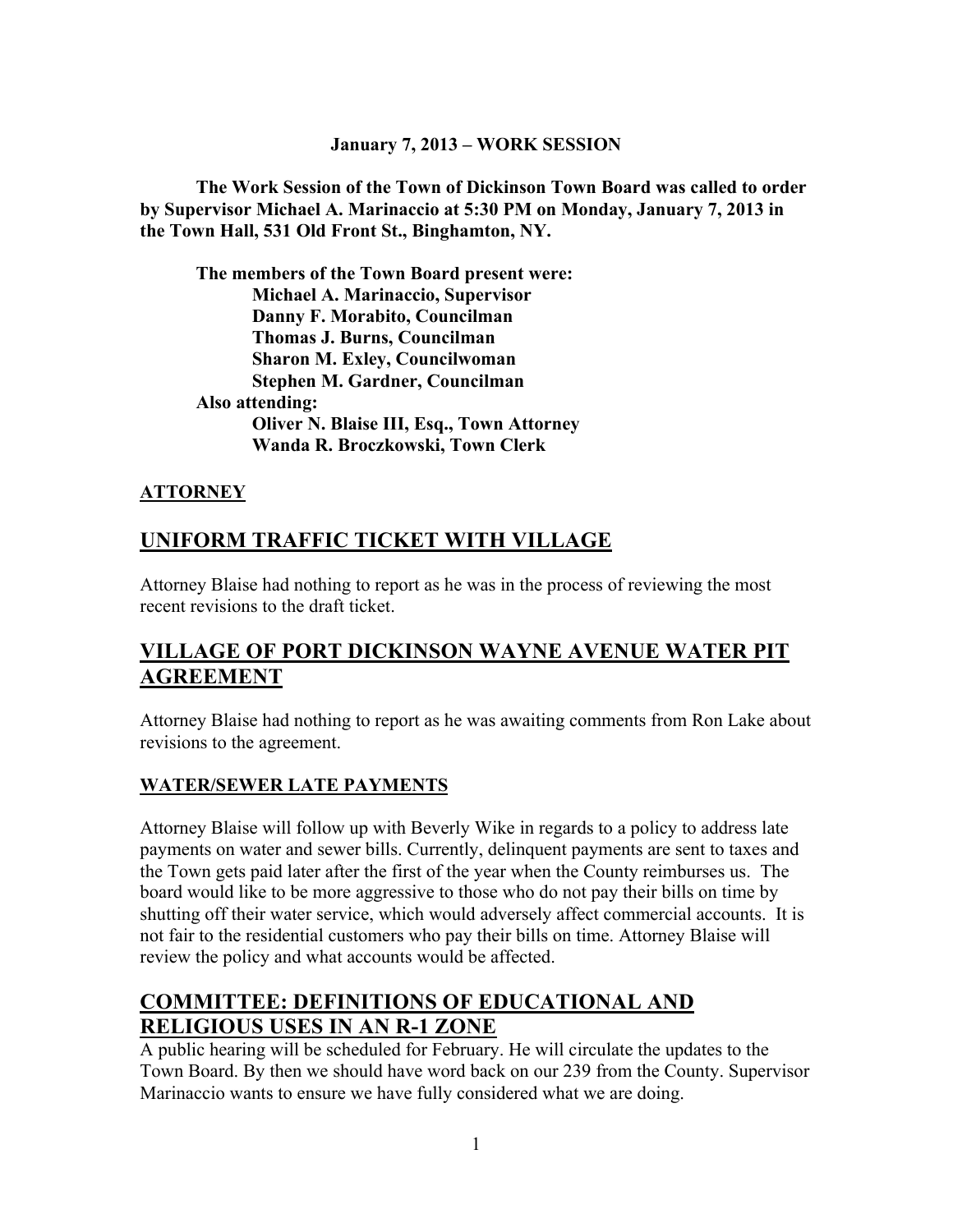# **34/34 NORTH BROOME STREET DEMOLITION PROGRESS**

Once Attorney Blaise receives all of the paperwork he sent to contractors LCP and Jennings they will be cleared to proceed with the 34/36 North Broome Street demolition.

### **CHAIR**

### **REVIEW OF EMPLOYEE HAND BOOK**

Supervisor Marinaccio stated there were few changes to be made and then he will begin reviewing the Handbook with each department. It will then be presented to all employees. His comment is that it is a document we need to have in place for current and new employees. No major operating changes and thanked the Board for their input.

### **ORGANIZATIONAL RESOLUTION - CHANGES 2013**

Supervisor Marinaccio commented on the board to review it. He pointed out there would be a few minor changes to the Holiday Schedule exchanging Martin Luther King Holiday for Good Friday. The deputy supervisor would be Councilman Burns if for any reason the supervisor is absent. The new federal mileage standard rate is \$.565. This year Councilman Gardner would be the designated alternate if the Supervisor cannot attend the Association of Towns annual meeting. We will remove the statement on #16 of the appointment of the Zoning Board because that respective board appoints their own Chair, not the Town Board. He will review the document further to make sure the document is accurate.

### **Supervisor Marinaccio made the following committee appointments:**

Deputy Supervisor, Councilman Burns in the Supervisor's absence. Highway Committee, Councilman Burns Highway Committee, Zoning and Planning Board Committee, Councilman Gardner Finance Committee, Councilman Morabito Personnel Committee, Councilwoman Exley

If other committees are necessary during the year, we can form them as needed. The resolution to accept the 2013 Organizational resolution changes will be approved at the January  $14<sup>th</sup>$  regular meeting.

# **HANDICAPPED TICKET ISSUED VIA POLICE REPORT**

A ticket was issued to a handicapped person at the corner of the Regal Theater and Front Street in a non-electric wheelchair. The police report was filed on January  $3<sup>rd</sup>$ , 2013 in the Town of Dickinson on Upper Front Street. The handicapped person was using the street instead of the sidewalk because the sidewalk ramps were not clear of snow. The person was traveling south in the north bound lane. It was a serious situation. Sidewalk clearing policy in the town is the TOD is to clear past McDonald's and near the Sunrise Terrace Association. Businesses and residents must do their own snow removal with 24 hours of a snowfall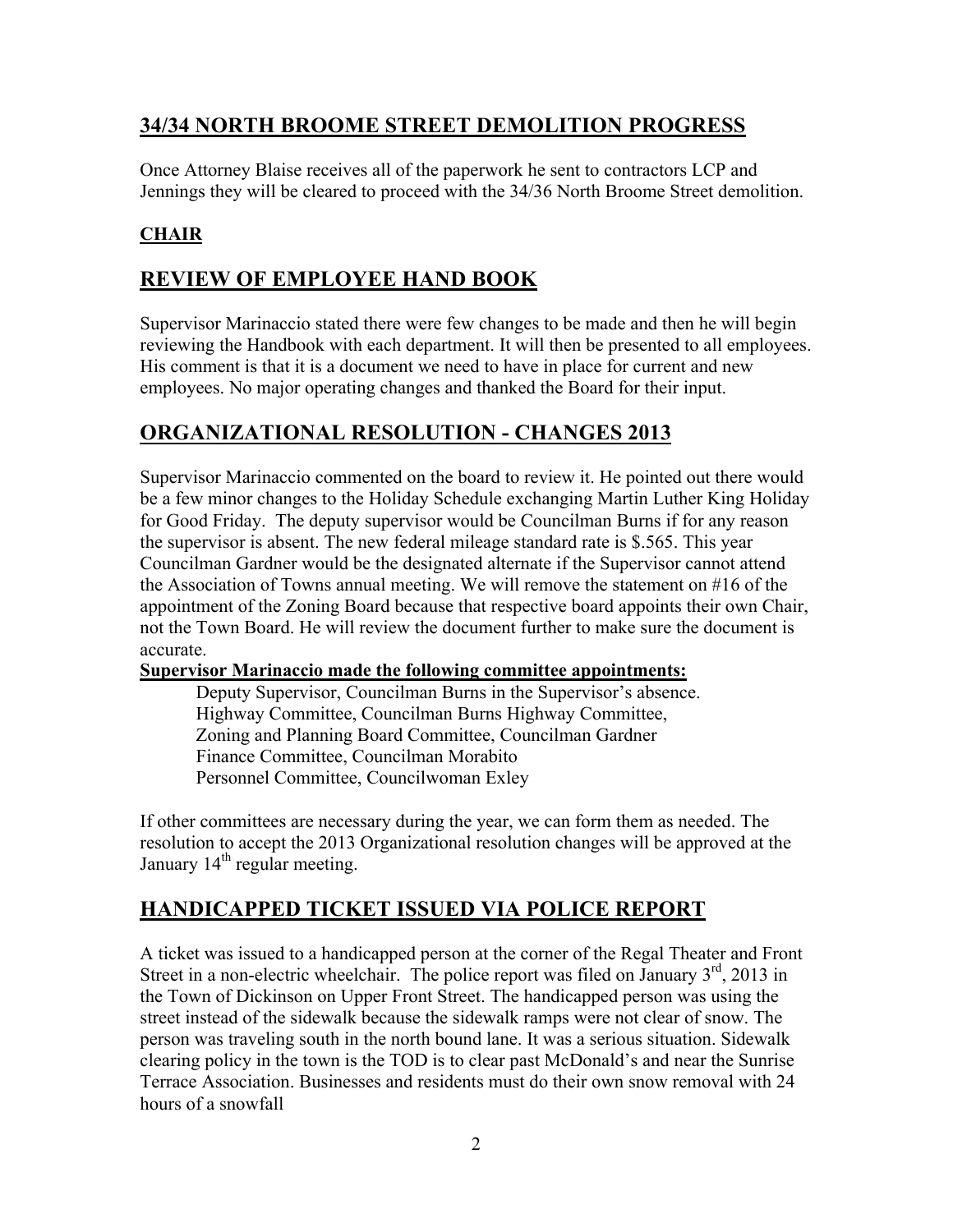# **BCC SMOKING ISSUE**

Supervisor Marinaccio spoke to President Kevin Drumm. They shelved the smoking hut building because the New York State Regents Chancellor, Dr. Nancy Zimpher, pushed for all campuses as smoke free. Because of the State ruling they will not allow a hut be built on the campus. In the meantime, Broome Community College (BCC) representative Debbie Morello will plan to meet with Supervisor Marinaccio, one (1) Council person and Public Works Commissioner Kie to hash out the plan the college now has proposed to erect an 8 foot fence with a gate near that area of Hickory and Boland Roads, which is an emergency exit/entrance. If fencing stops people from smoking in the surrounding Boland Road neighborhoods this could be acceptable, although we are not confident this issue could be resolved very easily.

Councilman Burns stated he saw three of four areas for students to come in and out of on campus. He wonders what would be the good of a fence or how far down and at what point the fence would need to be erected. Concerns are that if students come through these other areas would that be considered loitering. Mr. Burns says he would recommend the college propose butt huts to the State of New York.

### **NEWSLETTER**

Supervisor Marinaccio would have a memo sent by Beverly to remind us of articles needed.

### **HANDICAPPED PARKING REQUEST UPDATE**

Supervisor Marinaccio reviewed that since December another letter was sent to a resident to the county. The Office of the Aging reported they have been unsuccessful to reach her via phone, letter or in person at her door. This is the handicapped resident requesting a designated handicapped parking spot where she is renting at 31 Pulaski Street. He stated it cannot be a spot for one (1) person.

### **ACHIEVE BUILDING PERMIT**

Achieve sent letters to the residents about the upcoming building project.

### **PLANNING BOARD TERMS**

Supervisor Marinaccio stated John Kolly will remain a member on the Planning Board. In the meantime we need to review the Local Law to change the term of office from 7 years to 5 years to better reflect the number of members and the number of years each board member serves. We think Mr. Kolly has one year remaining. Jeanne Compton, Chair of the Zoning Board asked if we are still considering naming alternates. Mr. Marinaccio stated we need to review that as well.